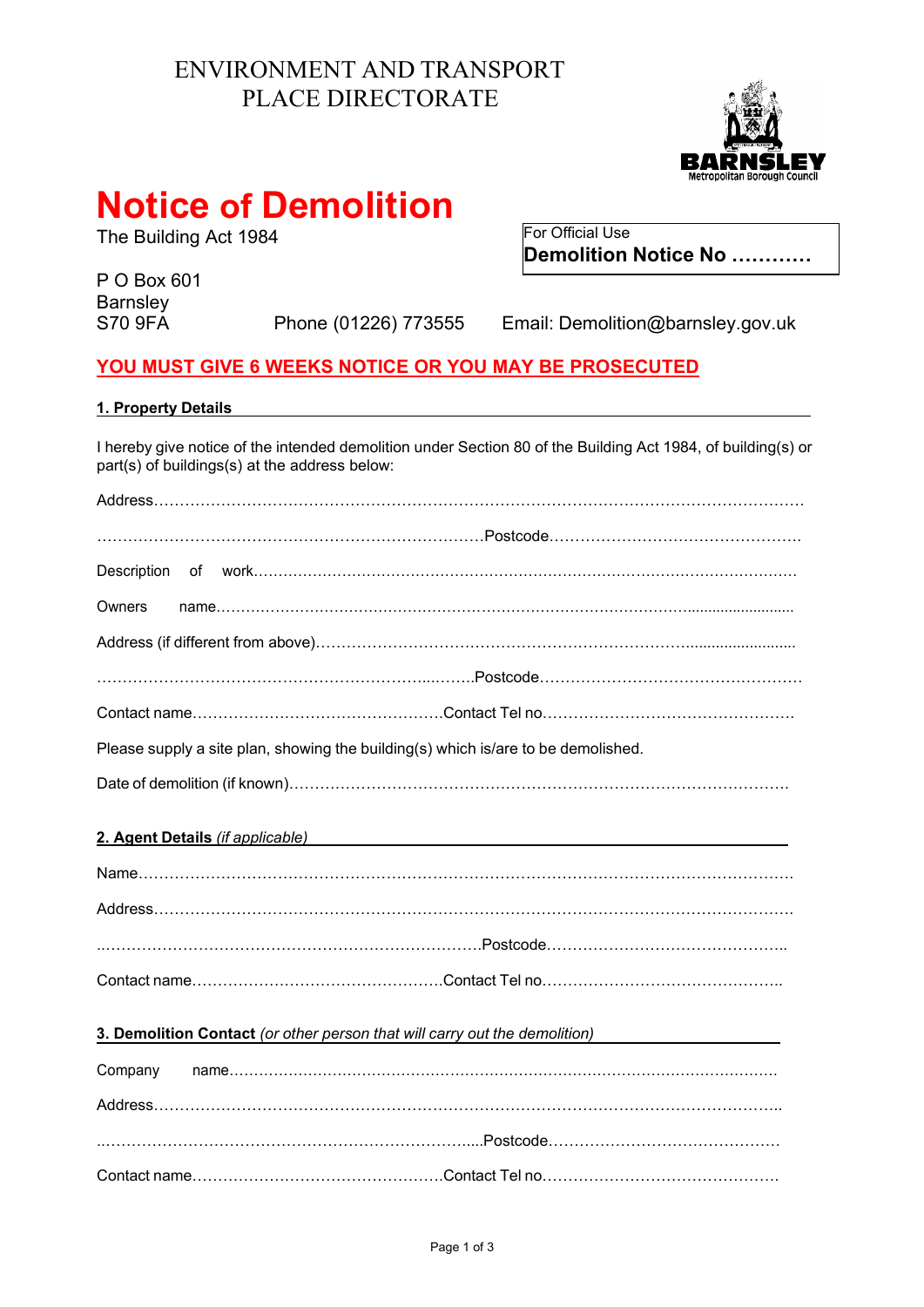#### **4. Who you need to Notify**

(a) I confirm that I have consulted with Barnsley Metropolitan Borough Council's Planning and Transportation Service to determine whether Prior notification of Demolition is required.

Please note (a) does not apply where demolition is:-

- On land which is the subject of planning permission for its redevelopment, granted on application, or deemed to be granted, under Part III of the Act
- Required or permitted to be carried out by or under any enactment
- Required to be carried out by virtue of a relevant obligation
- (b) I confirm that a copy of this notice has been given to the following:

(i) Adjacent Occupier(s)

*Please provide names and addresses of any other adjacent occupiers on a separate sheet and attach it to this form.* 

(ii) Statutory Undertakers

| *National Grid    |           | *Northern Gas Networks      |                           | <b>Yorkshire Water</b> | <b>Yorkshire Electricity PLC</b> |                                   |
|-------------------|-----------|-----------------------------|---------------------------|------------------------|----------------------------------|-----------------------------------|
| PO Box 5516       |           | Disconnection Team          | Yorkshire Water Developer |                        |                                  | <b>Records Information Centre</b> |
| Wolverhampton     | <u>or</u> | $2nd$ Floor                 | <u>and</u>                | Services               | and                              | New York Road                     |
| WV1 9NZ           |           | 498 Gorgie Road             |                           | <b>PO Box 52</b>       |                                  | Shiremoor                         |
|                   |           | Edinburgh                   |                           | <b>Bradford</b>        |                                  | Newcastle Upon Tyne               |
|                   |           | <b>EH11 3AF</b>             |                           | BD37AY                 |                                  | NE27 OLP                          |
| Tel: 0870 9039999 |           | Tel: 0845 901 2436/38/47/54 |                           | Tel: 0345 1208482      |                                  | Tel: 01977 605104                 |
|                   |           |                             |                           |                        |                                  |                                   |

\* Notification to the Gas Supplier would depend on the location of the property to be demolished.

#### **5. Charges due**

 In order to process the Demolition Notice and monitor the site works a charge of £300.00 is due to be made on each application. You will, therefore, be required to enclose a cheque with this form, payable to BMBC

Please note that you will not receive a Demolition notice until the payment has been received by the Council.

#### **6. Check list and Signature**

I have completed all the relevant questions

- $\perp$  I have included a site Plan
- $\Box$  I have consulted the Planning and Transportation Service to determine if 'Prior Notification of Demolition is required.
	- $\perp$  I have sent a copy of this notice to all adjacent occupiers
- $\Box$  I have sent a copy of this notice to Transco, Yorkshire Electricity and Yorkshire Water

Page 2 of 3  $\Box$  I have enclosed a \*cheque / \*paid by BACS for the Demolition Notice charge. (Please delete \* as appropriate) If payment is to be made via BACS please email demolition@barnsley.gov.uk to make the necessaryarrangements.